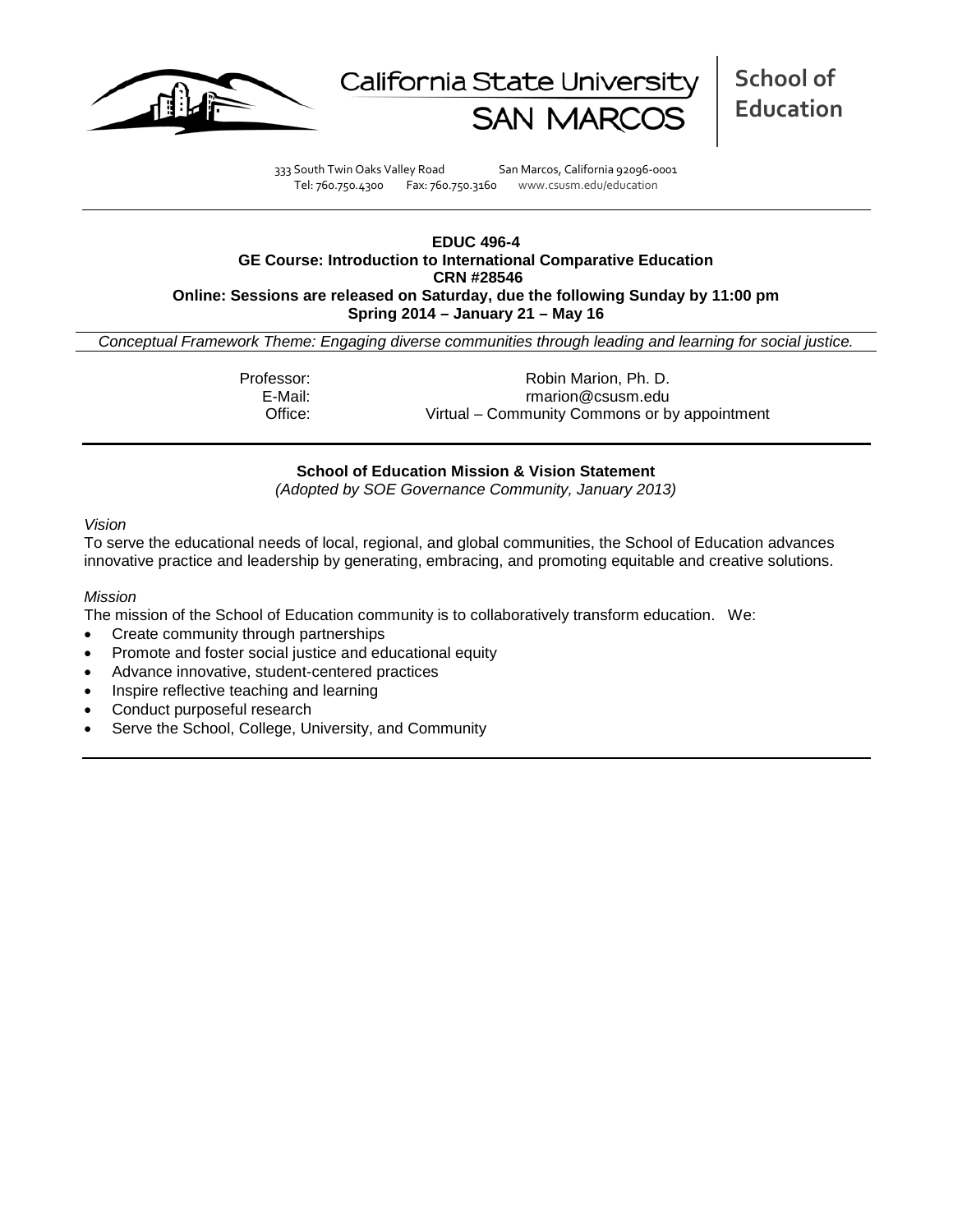## **COURSE DESCRIPTION**

In an era in which schools are being closely examined in the context of an increasingly globalized world, educators must reexamine assumptions and practices related to the purposes of schooling, the relationship between schooling and development, and questions of teacher professionalism (Kubow & Fossum). This debate is worth undertaking for all citizens, but is of particular importance for future teachers. Awareness of other nations and their cultures, political and economic processes, and education systems is one way of better understanding and making commitments to excellence in our own country (Mazurek & Winzer). This course is designed to introduce critical examination of education in sixteen countries that represent five regions around the world using issues of educational importance that lead to four questions (Kubow & Fossum):

- What are the purposes of schooling?
- What is "equitable education," and who decides?
- What is the appropriate balance between education authority and accountability?
- What is teacher professionalism, and what factors reinforce or hinder its development?

## **Course Objectives**

After completion of this course, participants should be able to:

- *Use the constant comparative method and grounded theory to analyze schooling across countries* in both large and small groups of peers *with a high degree of proficiency* as defined in a discussion rubric / critical friend description for the **Scholarly Critical Friend Dialogue Assignment**
- *Use search, interview and technology skills to locate high quality artifacts of schooling from five regions around the world* **from multiple perspectives and in multiple forms** with the intention of identifying key customs, schooling practices, and contexts for education in alignment with artifact search and sharing guidelines as outlined in the **Locating and Synthesizing Artifacts of Schooling Assignment**
- *Articulate clearly, concisely and coherently in a 3-5 page paper a reflection on one's own schooling in comparison with schooling in another country(ies)* in accordance with guidelines outlined in the **Comparative Analysis of Schooling Assignment**
- *Demonstrate facility and innovation with technology and course management tools* through academic achievement in a fully online environment.

#### **Unique Course Requirements**

The class will be conducted online in its entirety and therefore requires development of skills using course management tools in Moodle. If personal technology does not meet required speeds/standards, students may need to update their hardware or software, or complete course sessions in on-campus technology laboratories. All or part of assignments will be shared in the online environment with some or all of the course participants.

#### **Required Texts**

Mazurek, K. & Winzer, M.A. (2006). *Schooling Around the World: Debates, Challenges and Practices*, Pearson; Boston, MA, ISBN 0-205-45459-3. The textbook is available for rent on Amazon, and a copy is on two-hour reserve in the CSUSM main library.

Articles/websites/videos on various course topics are required reading/watching/browsing and will be linked in the course Moodle shell. Speak with the instructor about helpful reading strategies if assigned materials are taking too long, or if you need a reading accommodation.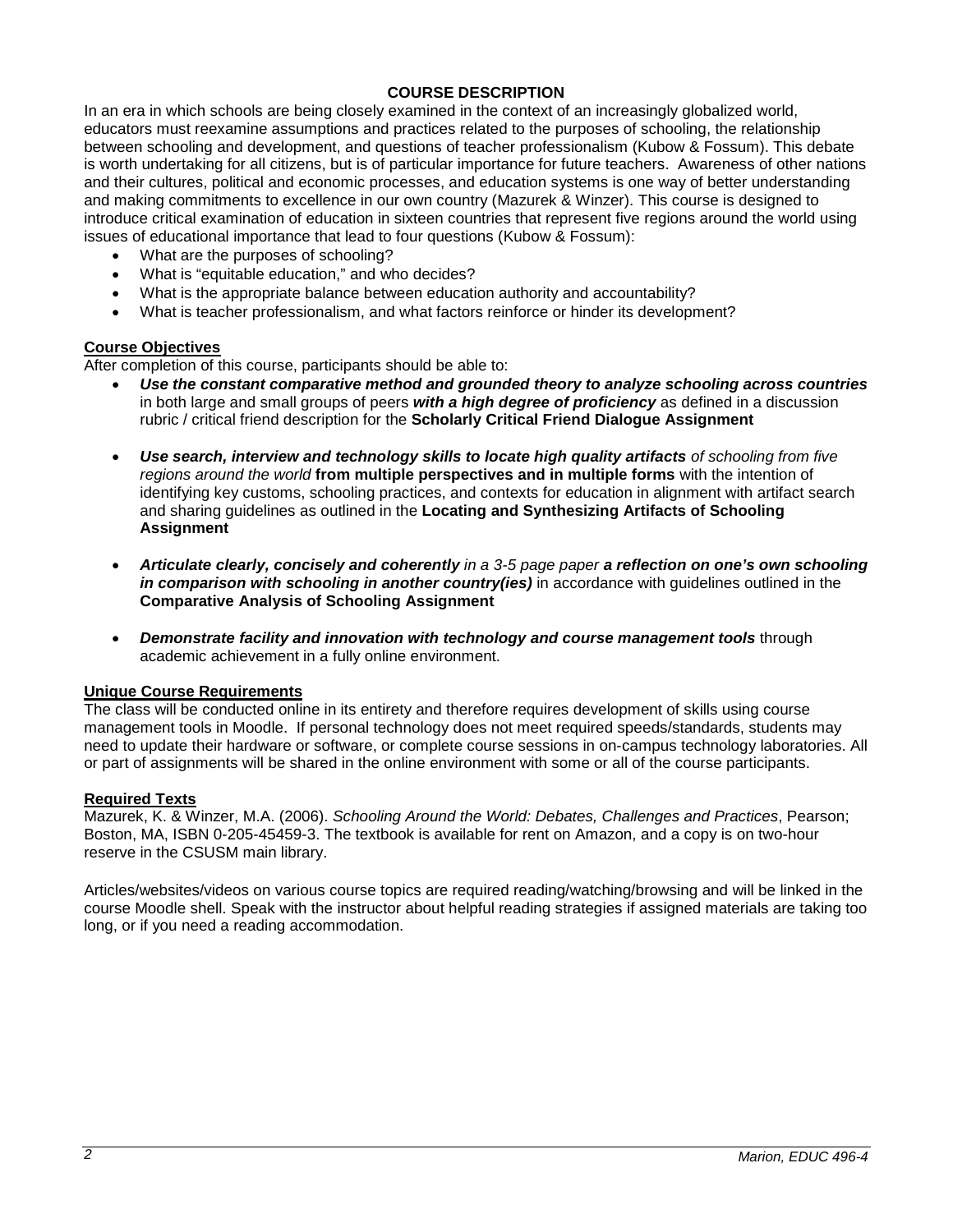### **STUDENT LEARNING OUTCOMES**

This General Education course is designed to increase knowledge and awareness of schooling policy and practice in a number of international contexts. This contextual understanding will arise from learning about schooling using structured comparative strategies that will be explored and practiced throughout the course. The insights gained will then be applied to class participants' own schooling experiences using the comparative methods. Class participants who go on to become teachers will have a foundation for critiquing and systematically improving the system where they eventually teach. Class participants who go on to other fields of endeavor will be better prepared to be leaders in their fields since educational policy and practice are foundational in every context. Those completing the course will have the tools to make informed decisions about future changes to schooling as they participate in local school governance, and be more effective consumers as they make decisions about their own or their family's schooling needs. Comparative analysis is a fundamental skill that is applicable in multiple contexts.

# **GENERAL CONSIDERATIONS**

## **School of Education Attendance Policy**

Due to the dynamic and interactive nature of courses in the School of Education, all students are expected to attend all classes and participate actively. At a minimum, students must attend more than 80% of class time, or s/he may not receive a passing grade for the course at the discretion of the instructor. Individual instructors may adopt more stringent attendance requirements. Should the student have extenuating circumstances, s/he should contact the instructor as soon as possible. *(Adopted by the COE Governance Community, December, 1997).*

## *\*Instructor addendum to attendance policy:*

In an online environment there is flexibility in time and space, and therefore all course sessions must be completed. **Notify the instructor to negotiate modified deadlines for extenuating circumstances BEFORE missing activities/assignments**. Your voice and perspective are critically important to the learning of your classmates!

## **Students with Disabilities Requiring Reasonable Accommodations**

Students with disabilities who require reasonable accommodations must be approved for services by providing appropriate and recent documentation to the Office of Disable Student Services (DSS). This office is located in Craven Hall 4300, and can be contacted by phone at (760) 750-4905, or TTY (760) 750-4909. Students authorized by DSS to receive reasonable accommodations should meet with their instructor during office hours or, in order to ensure confidentiality, in a more private setting.

Please discuss the need for accommodations with the instructor at the earliest possible time to ensure success in this course. As an instructor with a disability herself, she is enthusiastic about creating the best possible learning environment for students.

## **All University Writing Requirement**

The CSUSM writing requirement will be met through Scholarly Critical Friend dialogue in both small and large group settings, when writing up four Artifacts of Schooling, and in the Comparative Analysis of Schooling final paper.

# **CSUSM Academic Honesty Policy**

"Students will be expected to adhere to standards of academic honesty and integrity, as outlined in the Student Academic Honesty Policy. All written work and oral presentation assignments must be original work. All ideas/materials that are borrowed from other sources must have appropriate references to the original sources. Any quoted material should give credit to the source and be punctuated with quotation marks.

Students are responsible for honest completion of their work including examinations. There will be no tolerance for infractions. If you believe there has been an infraction by someone in the class, please bring it to the instructor's attention. The instructor reserves the right to discipline any student for academic dishonesty in accordance with the general rules and regulations of the university. Disciplinary action may include the lowering of grades and/or the assignment of a failing grade for an exam, assignment, or the class as a whole."

Incidents of Academic Dishonesty will be reported to the Dean of Students. Sanctions at the University level may include suspension or expulsion from the University.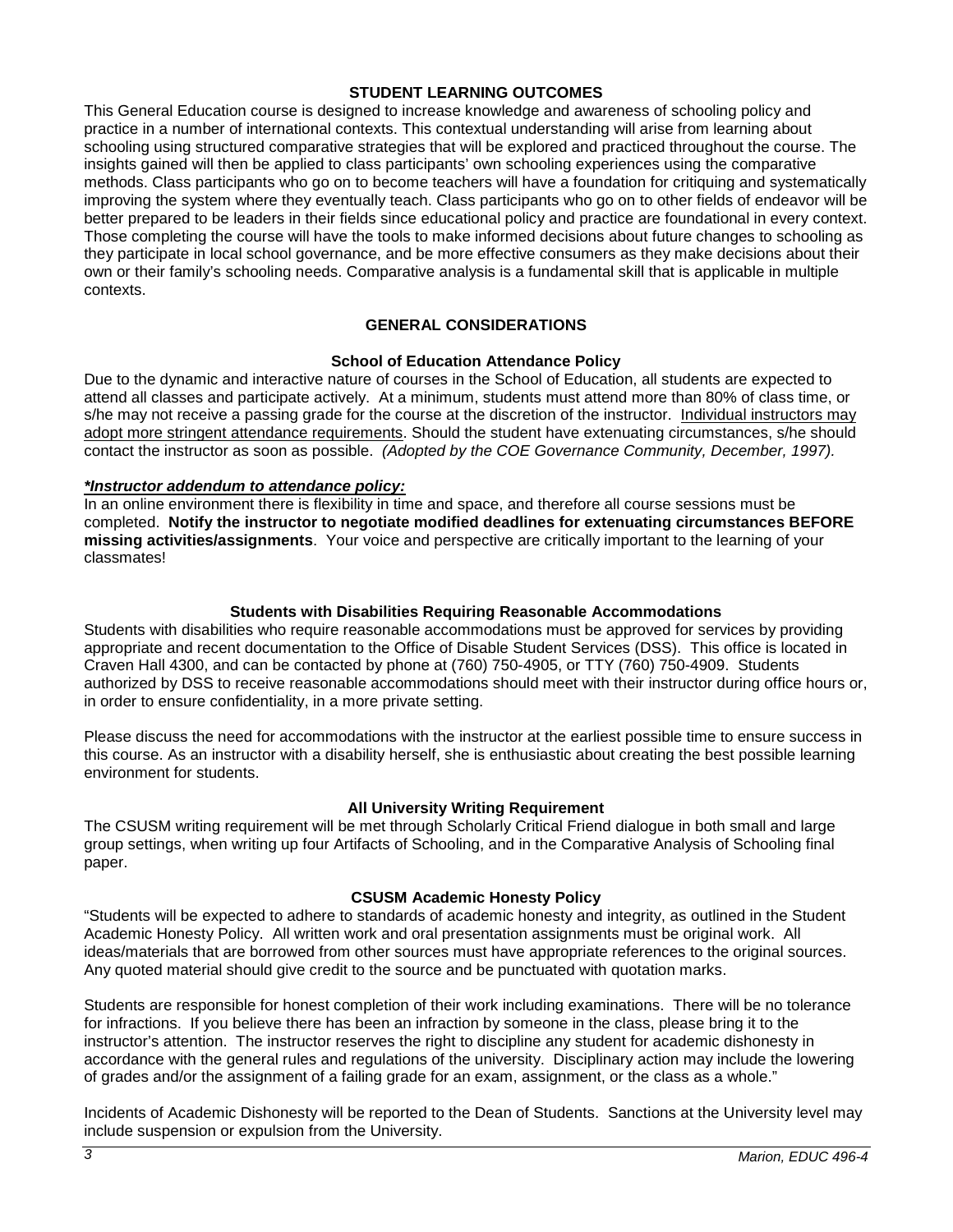## **Plagiarism:**

It is expected that each class participant will **do his/her own work, and contribute equally to group projects and processes.** Plagiarism or cheating is unacceptable under any circumstances. If you are in doubt about whether your work is paraphrased or plagiarized see the Plagiarism Prevention for Students website [http://library.csusm.edu/plagiarism/index.html.](http://library.csusm.edu/plagiarism/index.html) If there are questions about academic honesty, please consult the University catalog.

### **Use of Technology**

Candidates are expected to demonstrate competency in the use of various forms of technology (i.e. word processing, electronic mail, Moodle, use of the Internet, and/or multimedia presentations). Specific requirements for course assignments with regard to technology are at the discretion of the instructor. **Keep a digital copy of all assignments and posts as a backup in the event of a Course Management System malfunction (Moodle**). All assignments will be submitted online.

## **Electronic Communication Protocol**

Electronic correspondence is a part of your professional interactions. If you need to contact the instructor, e-mail is often the easiest way to do so. It is the instructor's intention to respond to all received e-mails in a timely manner. Please be reminded that e-mail and on-line discussions are a very specific form of communication, with their own nuances and etiquette. For instance, electronic messages sent in all upper case (or lower case) letters, major typos, or slang, often communicate more than the sender originally intended. With that said, **please be mindful of all e-mail and on-line discussion messages you send to your colleagues, to faculty members in the School of Education, or to persons within the greater educational community**. All electronic messages should be crafted with professionalism and care.

Things to consider:

- Would I say in person what this electronic message specifically says?
- How could this message be misconstrued?
- Does this message represent my highest self?
- Am I sending this electronic message to avoid a face-to-face conversation?

In addition, if there is ever a concern with an electronic message sent to you, please talk with the author in person in order to correct any confusion.

## **COURSE REQUIREMENTS**

 **60 points – Scholarly Critical Friend Dialogue Assignment**

- **60 points – Locating, Synthesizing & Summarizing Four Artifacts of Schooling Assignment**
- **60 points – Comparative Analysis of Schooling Reflective Paper Assignment**
- **180 points – Total Possible**

#### **Time commitment details\***

National accreditation agencies set required course time standards, and allocate 9 hours per week for a three-unit course (3 in class, 6 outside class). It might be helpful to clarify that time commitment in an online environment, as the boundaries between 'in' and 'out' of class are somewhat blurred. Below is an allocation of times you should expect to spend in/outside of the online environment on various course activities as an individual, in small groups, and in large groups to complete this course successfully.

- **Individual approximately three hours/week**
- **Large groups approximately three hours per week**
- **Small group approximately three hours per week**

*\*Please note the times allocated for completion of activities at each level of engagement are maximum times - some students may need less time to complete course activities. If you are noticing that you need more time, please*  contact the instructor for time management strategies and/or adjustments to the course. Please do not spend time *beyond the hours per week indicated!*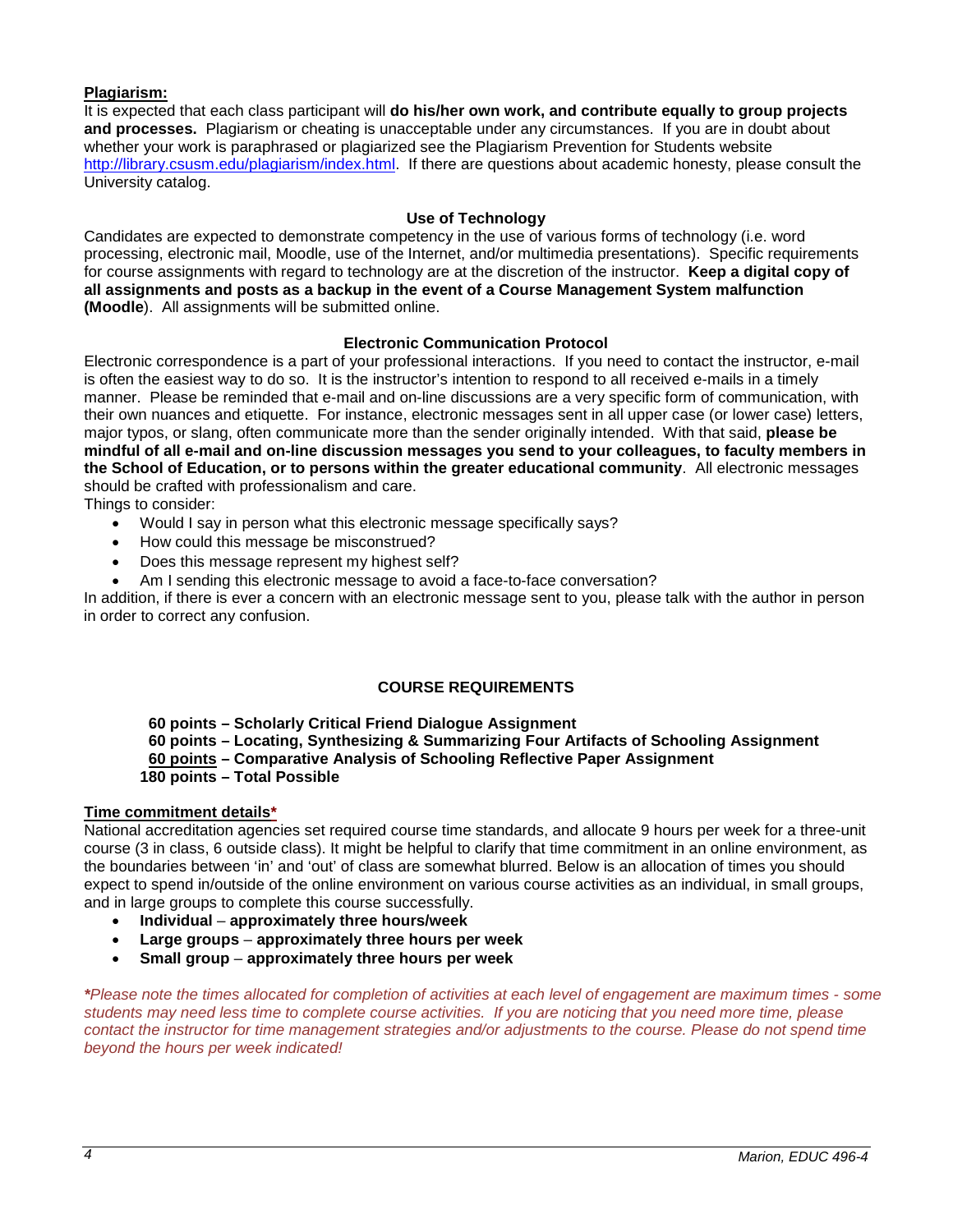# **Suggested Pacing Guidelines**

As we rethink the boundaries between 'going to class' and completing 'outside of class' work, we look to students who are successful learning online to see how we might make the most of this course. Students who learn effectively in the online learning environment report that they break work into shorter chunks throughout the week, rather than a larger chunk on one or two days. Students who have the most success report logging in for an hour or so a day throughout the week, or working in two hour blocks three or more times a week.

While there are technically three assignments for this course, *each assignment will be completed in a series of steps throughout the semester*. This multi-step strategy offers opportunities for multiple drafts, feedback from peers and the instructor, and a gradual completion process rather than three stress points during the semester. It does, however, mean that *every week some work will be due*.

Since classmates depend upon one another for Small and Large Group activities as well as session completion, suggested guidelines for completing various session activities are offered to maximize success in the course as well as deepen the dialogue among class participants.

#### Generally **sessions will be released each Saturday to be completely finished eight days later, on the following Sunday,** with *typical* **recommended completion days/deadlines as follows**:

- **Individual preparation** Sat-Mon, complete by Mon 11PM
	- **Large group**  Sun-Tue, complete by Tue 11PM
		- o **Initial post** Sun-Mon
		- o **Follow up posts** Mon-Tue
		- **Small group** Tue-Thu, complete by Thu 11 PM
			- o **Initial post**  Tue-Wed
			- o **Follow up posts**  Wed-Thu
- **Individual assignments/reflection** Thu-Sun, complete by Sun 11 PM

From time to time due days vary for a particular session, activity or assignment, so follow session instructions carefully. *Note that the release dates for a new session overlap the due date for the previous session by one day.* This intentional overlap is designed to maximize flexibility of timing to accommodate many different student schedules.

## **Course Assignment Details**

## **60 points – Scholarly Critical Friend Dialogue Participation Assignment**

Throughout the semester you will engage in primarily in three levels of scholarly endeavor. You may not engage in every level every week. Activities at each level build on the prior level as follows:

- *20 points* **Large group (typically half of or the whole class):** This level of engagement involves joining a dialogue about issues, processes and practices of schooling around the world in order to compare and contrast them. Each class participant posts a response to a prompt, and then offers feedback to a number of classmates' postings. Forum prompts are structured in a way that requires concise responses rather than streams of consciousness. It will be necessary to **revisit the large group forum several times throughout the week to read through posts made before and after yours to follow the discussion.** The dialogue is captured in a number of ways but primarily through **large group forum posts and responses worth 2 points per week.** The earlier and more thoughtfully you post, the better quality whole class discussion we have!
- *20 points* **Small group (typically two-ten students):** This level of engagement functions as a debriefing, and peer feedback area each week. Peer interactions in small group collegial dialogue is an important part of sifting through course material for the week and making comparisons of schooling contexts, issues and practices across countries. **Your active participation is critically important, and group consensus may be required.** Small group interactions are captured in a number of ways but primarily through **small group forum posts / responses and/or peer review responses of 2 points per week.**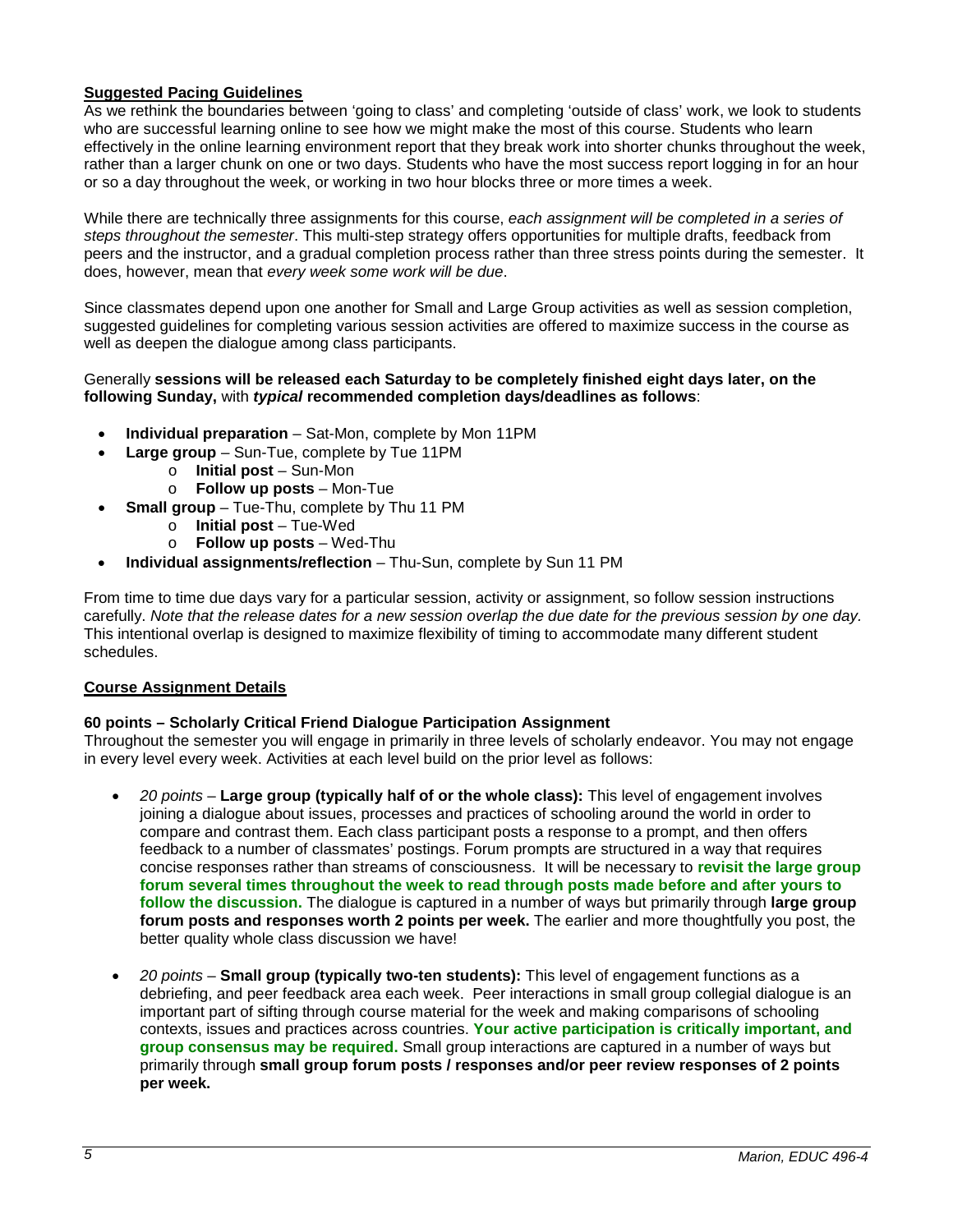• *20 points* – **Individual:** This level of engagement involves time to read, watch, respond, develop, reflect and write to build up background knowledge of schooling around the world and apply that knowledge by comparing various countries. **This investment of time is critical to success in the course**. There are two primary individual activities: **preparation and reflection**. Preparation involves reading/watching to prepare for session activities. Reflection involves searching, thinking, reflecting, and writing about *your knowledge of schooling around the world* by making connections, as well as comparing and contrasting various contexts for schooling. You will also have opportunities to reflect on *your development using the comparative method* by evaluating your level of engagement, quality of interaction, and commitment to accomplished comparative research practices. Both dimensions of individual effort are captured in a number of ways but primarily through entries in a **reading response, reflection journal or a course check-in response for 2 points per week.** 

Course participants are encouraged to complete activities as early as possible in the week. The large/small/individual levels of engagement are designed to teach/develop skills relevant to comparing, contrasting, assessing, and writing about schooling in various contexts.

Scholarly critical friend dialogue grades are based on the following rubric. There are several types of participation, and you should be aiming for Type 5 during each session activity to earn full credit, while trying to avoid being Type 1.

## **Rubric for Scholarly Critical Friend Dialogue Assignment**

## *Type 5: The interested/engaged citizen* – You:

- Leave class sessions wondering (pondering / uncertain / surprised / speculating / questioning / struck / stuck / amazed / caught up, etc.) and excited about your contributions to the dialogue and how those of others impact your thinking
- Challenge other group members (small and large) respectfully
- Ask insightful questions
- Make contributions that extend the class readings/viewings/events/issues
- Refer to specific lines in the text and relevant classroom experiences when appropriate
- Participate regularly and feel a sense of belonging with the group (inclusion with them, responsibility for them)
- Share the collective spaces, neither dominating nor intimidating others nor remaining in the shadows
- Are well prepared by thorough reading and thinking BEFORE joining the group
- Demonstrate clear evidence of engagement, critical friend skills, comments based on specific reliable sources, and provide a reflective interface with all course readings / viewings / browsings.

## *Type 4: The responsible student* – You:

- Leave class wondering (pondering / uncertain / surprised / speculating / questioning / struck / stuck / amazed / caught up, etc.) and glad you thought of something to contribute, determined to have a deeper contribution next time, but pleased that contributions of others helped push you to think
- Ask questions, often for clarification rather than to probe or deeply understand
- Make contributions that are related to the readings
- Refer to text and experiences in contributions most of the time
- Participate regularly
- Share collective space, neither dominating nor intimidating nor remaining in the shadows
- Are prepared by reading and thinking BEFORE joining the group
- Show evidence of engagement, some critical friend skills, most comments you offer are based on reliable sources that are usually indicated, and include thoughtful interaction with most course readings / viewings / browsings.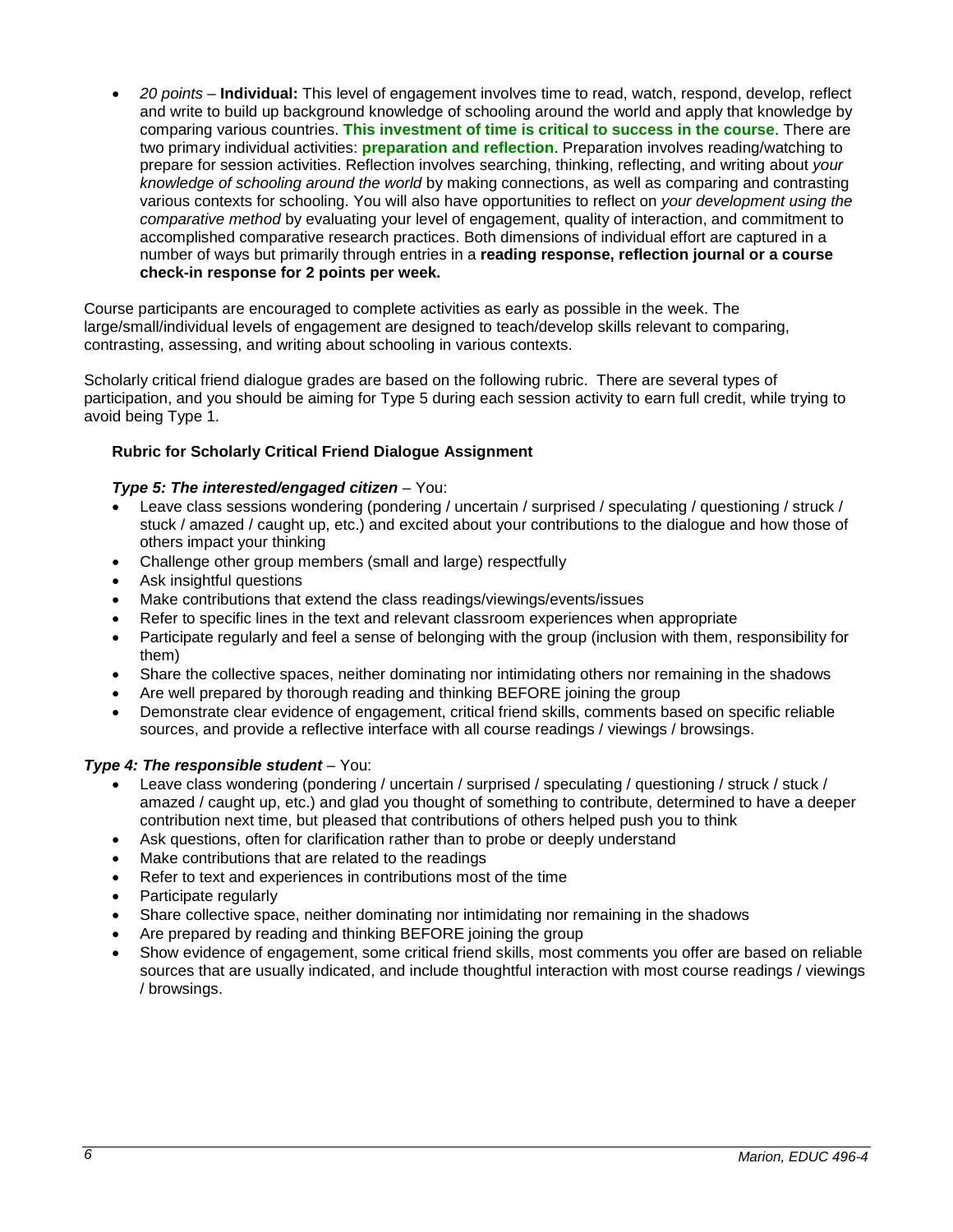## *Type 3: The caught up in the moment student* – You:

- Leave class wondering (pondering / uncertain / surprised / speculating / questioning / struck / stuck / amazed / caught up, etc.) thanks to the contributions of others
- Contribute your perspective based on experience but not informed by readings, a more "in the moment" response to others' comments
- Sometimes participate, sometimes not
- Sometimes prepare, sometimes not
- Show some evidence of engagement, a few critical friend skills, some comments based on mostly reliable sources that are sometimes mentioned, others are mostly opinion not backed up, and there is an indication that some of the course readings / viewings / browsings have been done.

## *Type 2: The anonymous spectator* – You:

- May or may not leave class wondering (pondering / uncertain / surprised / speculating / questioning / struck / stuck / amazed / caught up, etc.) thanks to the contributions of others
- Ask yourself insightful or probing questions; engage yourself in thought
- Attend and listen attentively to others' contributions and may find them interesting
- Do not regularly contribute to the group, and may not know group members very well
- Prepare in a hit and miss way, and you strive to do better but are a bit hasty
- Occasionally engage, with rare use of critical friend skills, comments mostly consisting of thinly informed opinion, and only an occasional sign that a course reading or two has been completed.

## *Type 1: The outsider* - You:

- Sometimes join the groups, sometimes not
- Arrive late, Leave early
- Drop in and out
- Log in then walk away from the computer, or begin to multi-task checking in infrequently
- Feel disengaged (for a variety of reasons), not included, not responsible to the group
- Assume it is someone else's fault you are not engaged
- Are absent, frustrated, focused on your own needs without regards to classmates; make a rare contribution to class, are rarely prepared, and are not exhibiting good scholarly research skills.

## **60 points – Locating and Synthesizing Artifacts of Schooling Assignment**

A primary means for learning about schooling in sixteen different countries from five regions of the world will be through our readings in the textbook "Schooling Around the World." In addition to that background information, provided by scholars with first-hand experience in those countries, we will use artifacts we gather from a variety of places to flesh out the background knowledge. Each artifact you locate, learn more about, and produce an Artifact Summary for is worth 15 points, and **you will complete 4 artifact summaries throughout the semester, one of which will be an interview of a person with first-hand knowledge**.

The artifacts might be one of the following:

- Personal account
- Description of what a student/teacher might 'see out the school window'
- Testimonials from students who have studied abroad or teachers who have taught abroad, or individuals who have gone to school in any of these countries
- Policy statement
- Report from non-profit agencies
- Stories from Peace Corp volunteers
- YouTube videos from students/teachers/parents/community members
- Examples of student work
- Charts of courses taken and the sequence in which they are taken
- Descriptions of access to K-12, technical school or higher education
- Illustrations of classrooms, learning materials, classrooms
- Etc.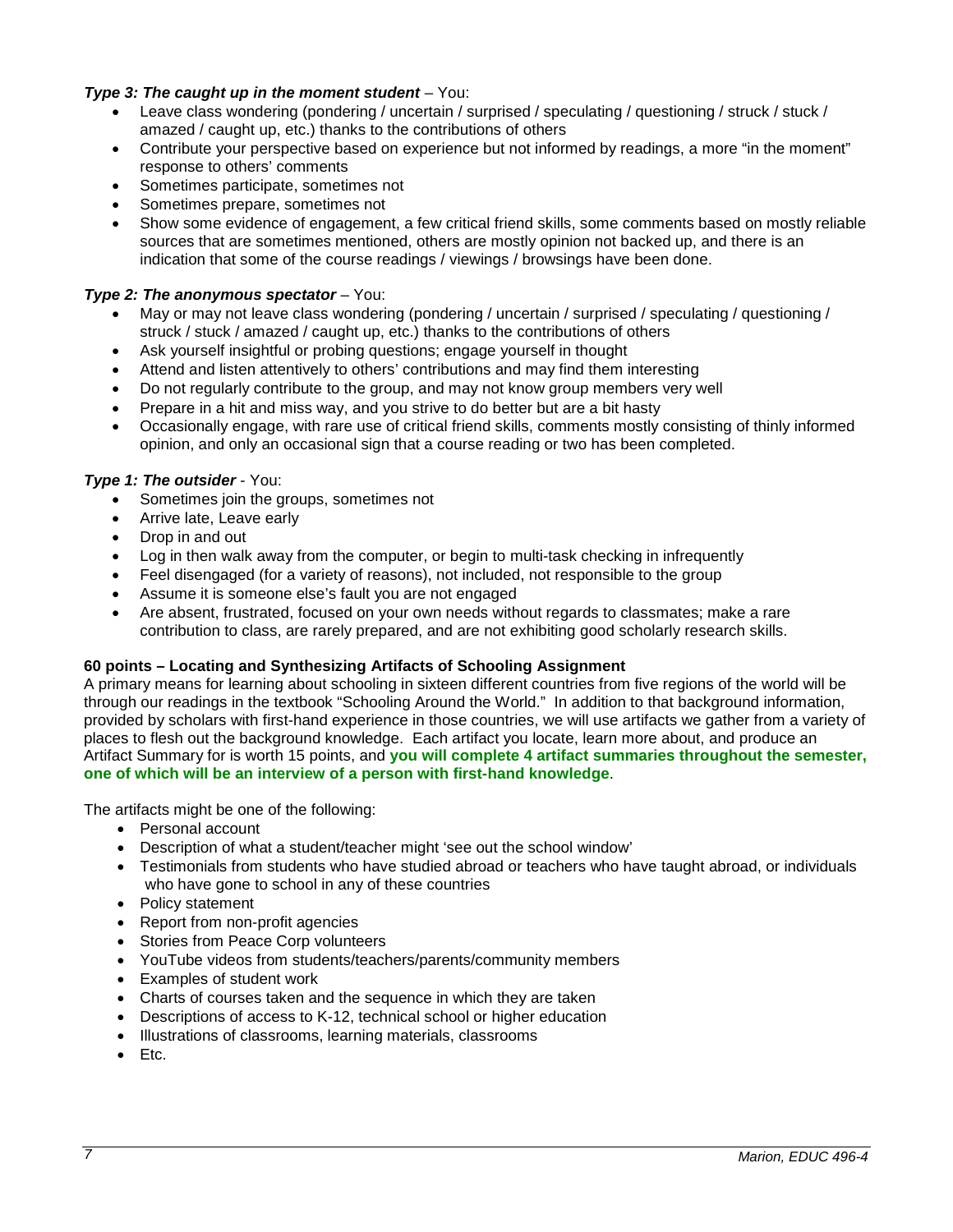The artifact might be in the form of a:

- Blog,
- Website,
- YouTube or other video clip,
- Photo,
- Text document/flyer/brochure,
- Audio or interview transcript
- Government documents
- Reflections from teacher educators, scholars, administrators
- Etc.

The assignment is to locate the artifact, read/study/watch it, and place it into context by creating an Artifact summary:

- Citation (Author, year, title/description, source, link to access it)
- What it is
- Where it is from (country/region)
- Perspective it represents (whose frame of reference)
- What aspect of schooling in the country it illustrates
- A brief summary of the information/insights it contains
- A statement that characterizes the image of schooling portrayed in the artifact

You will locate and synthesize four artifacts, one from each of the following regions, as well as a practice artifact:

- The Pacific Rim: Japan, South Korea, China, and Australia
- The Middle East and Southeast Asia: Palestine, Israel, Pakistan, and India
- The New Europe: France, England, Russia, and Poland
- North America: USA and Mexico
- Southern Continents: South Africa and Brazil

The artifacts may take many forms as indicated, but **at least one must be an interview with a person with first hand knowledge of education in a country in the region** under study. **Choose a variety of artifact types to receive optimum credit. NOTE: Each artifact must be unique, so once a classmate has posted the artifact no other student will receive credit for the same artifact.**

## **Rubric for Locating and Synthesizing Artifacts of Schooling Assignment**

- Outstanding
	- o Artifact was located through a thoughtful and thorough search, using effective search terms, with careful consideration of **quality/reliability of sources**. The process to choose an interviewee is thoughtful, and targeted on a person with expertise/experience with schooling in the target country, and **resources are current** unless reviewing a historical timeline. Reliable sources are thoroughly explored and clearly cited.
	- o Content is **concise, clearly written/presented, and accurate**. The material is synthesized into a coherent whole with evidence of analytical thinking. The interview is focused, concise and timely, and is written up clearly and concisely. The **Artifact Summary clearly addresses each required element.**
	- o The Artifact Summary format is well designed with use of data displays and appropriate but not distracting technology. Text / images / tables / charts / **links are easily accessed**, **open in a new window,** and emphasize brief but pithy information about schooling in the country.
	- o There are no obvious errors.
- Above Average
	- Some **evidence of a rigorous search** using good search terms with some consideration of the quality of mostly up to date sources. Choice of interviewee is effective with some first hand knowledge of schooling in the country. Resources are mostly current and several are clearly used to prepare the brief.
	- o Content is **mostly concise, fairly clearly written/presented, mostly accurate**, with most sources cited clearly. Material is usually integrated/synthesized into an overall Artifact Summary that demonstrates some analytical thinking. The interview is mostly focused and only runs a little short/long and is written up fairly concisely. Most required elements are addressed.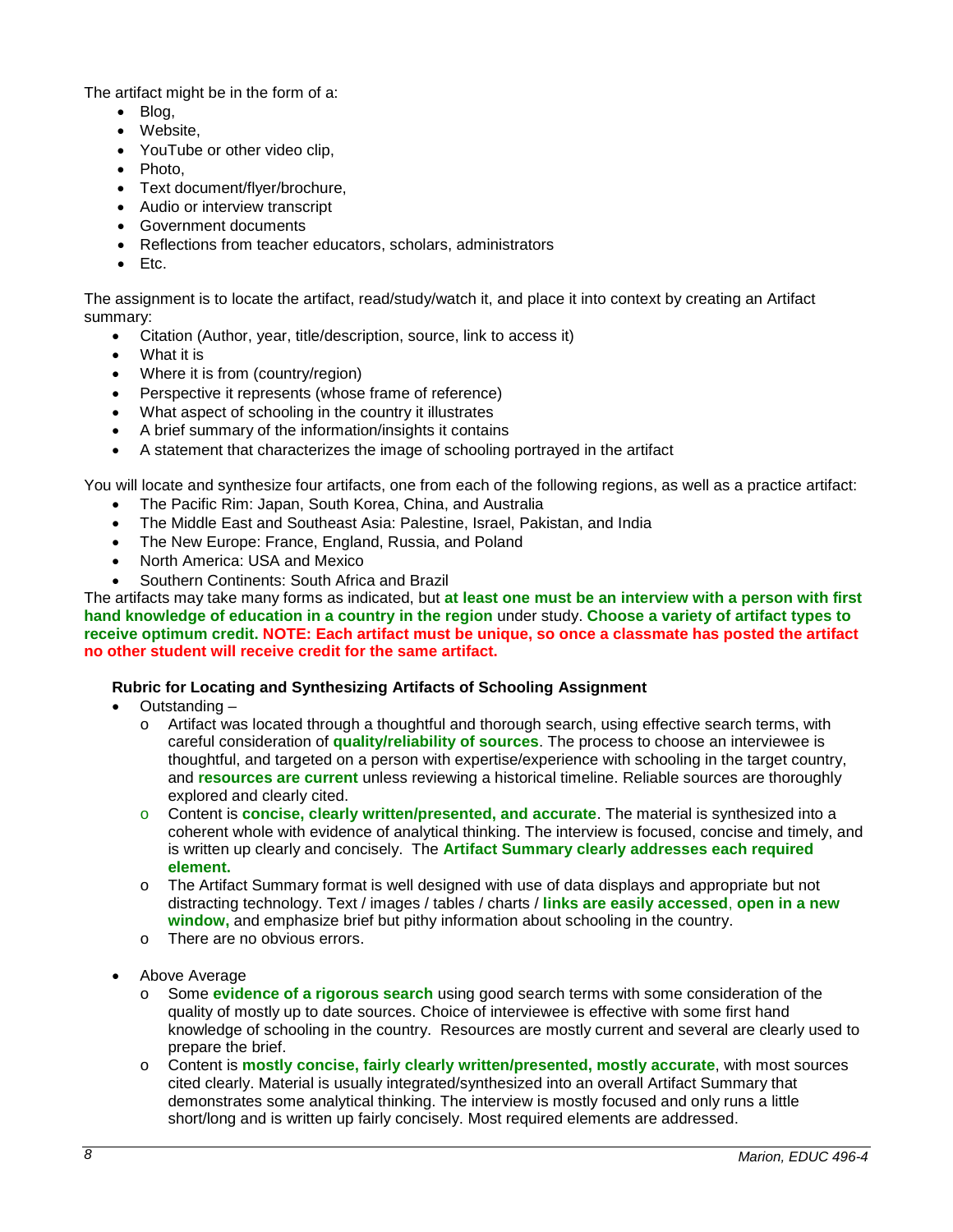- o The format for the Artifact Summary is **easy to read**, somewhat creative/appropriate use of technology, and focuses on mostly appropriate information about schooling in the country.
- o Text / mages / tables / charts / **links are mostly accessible, open in a new window**, and emphasize information about schooling.
- o There are very few errors.
- **Average** 
	- o A search was completed using some effective search terms, around a quality source that may be older. Interviewee has at least peripheral knowledge of schooling in the country, or knows someone with first-hand knowledge.
	- o **Content is** a bit wordy and unclear for the reader, but with some effort is **mostly present**. The interview wanders a bit but does include some focused questions. It is a bit too short/long. The write up/analysis is concise and somewhat superficial but contains some helpful information
	- o The format of the Artifact Summary is a bit hard to follow and wordy or too brief, but the **information is all located with some effort**.
	- o Some text / images / tables / charts / **links are accessible and open in a new window**; others are hard to access/interpret.
	- o There are some errors.
- **Below Average** 
	- o A cursory search using general search terms located an artifact that is somewhat off target or older, and from sketchy sources.
	- o The interviewee is a stretch, but familiar with some general background.
	- o Content is hard to follow, wandering in some areas, missing in others. The interview was so brief and off topic that little was learned about schooling in the country. The write up / analysis is so superficial that little is learned from the Artifact Summary.
	- o The format is somewhat hard to follow, and several parts of the assigned elements are missing. There are few to none tables / charts / images / links are broken and may not open in a new window.
	- o There is little evidence of effort and quite a few errors.
- Unacceptable
	- $\circ$  The search is a cursory one with only the top three items explored, and the artifact is not on target, and/or is from a questionable source
	- $\circ$  There is no interview or the interviewee has no knowledge of the country under study, and the interview is a short email with no back and forth communication
	- o The Artifact Summary format is so poorly thought out that it is hard to impossible to locate critical information and multiple parts are missing. There is no url.
	- o There are many errors.
	- o The Artifact Summary must be redone and resubmitted to earn a grade.

## **60 points – Comparative Analysis of Schooling Assignment**

Three drafts of this written assignment are designed to result in a high caliber, well-articulated, clearly written final 3-5 page paper. The outline will be reviewed by a peer, and the first draft will be responded to by the instructor. The drafts are as follows:

- 10 points **Outline** This early sketch of the paper will include each of the elements of the final paper, brainstormed with a Peer Review partner. The elements include:
	- o *Introduction***,** including country(ies) in which you were schooled to date,
	- o Description of the *Social Fabric/Overview of Schooling/Successes & Challenges* you faced,<br>
	o Two or three "*stories of schooling*" that address two or more of the lenses we are using to
	- o **Two or three "***stories of schooling***"** that address two or more of the lenses we are using to explore schooling in a number of countries (purpose of schooling / teacher as professional / educational access & opportunity, and educational accountability & authority) – if desired you may include another lens not listed here with permission of the instructor
	- o *Comparative analysis* of your schooling experiences with those in two or more other countries we have studied
	- o *Reflection* on what you have learned about your schooling experience and that of others by employing comparative analysis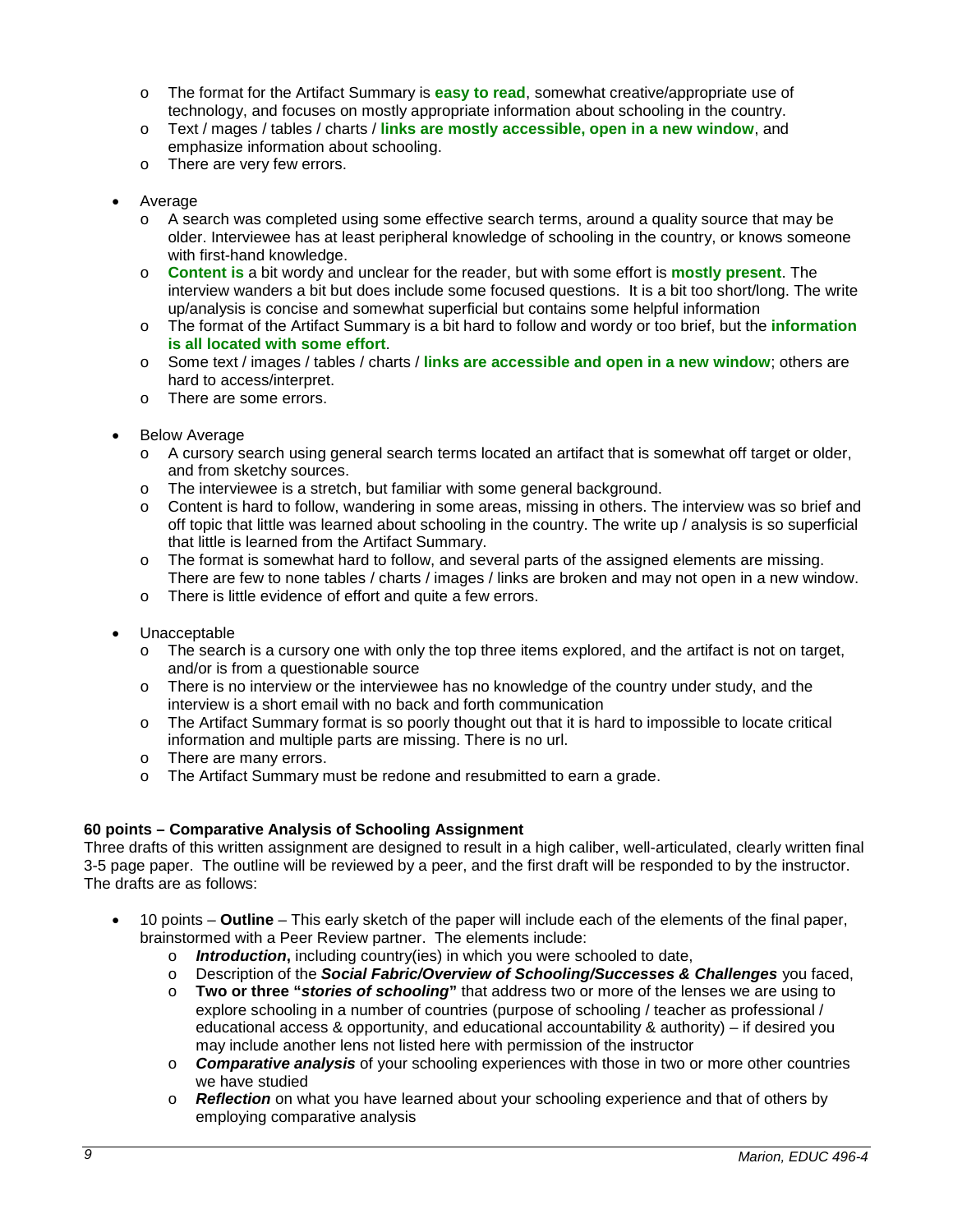o *Sources* indicating the context for your stories, the information used for comparison with other countries, including classmates' Artifact Summaries.

# **Rubric for Outline for Comparative Analysis of Schooling Paper**

- o *Outstanding* All parts are present, each is well articulated in a concise way (phrases/words), coherence, evidence of thoughtful brainstorming, all sources are listed/cited
- o *Average* Most parts are present, each is stated somewhat briefly, logical connections among most parts, evidence of some brainstorming, most sources are listed/cited
- o *Unacceptable* Several parts are missing, vague or rambling descriptions, no connections among sections, not clear much brainstorming occurred. Outline must be revised and resubmitted for a revised grade, few or no sources are listed/cited.
- 10 points **Peer Review of Outline** Using the Peer Review Form provided, give feedback to your Peer Review partner to help them improve their outline of the Comparative Analysis of Schooling Paper, using the 'hamburger' technique (compliment 'buns' around a constructive criticism 'patty').
- 20 points **First Draft** This draft of your paper will arise from expanding each of the items in the outline, crafting sentences from words and paragraphs from sentences. The instructor will then provide feedback to be used to craft the Final Draft.

## **Rubric for Draft One of Comparative Analysis of Schooling Paper**

- o *Outstanding* Each part is well fleshed out by expanding words/phrases into sentences and paragraphs, language is clear and paragraphs flow clearly from one to the next, comparative analysis is well backed with examples from the self stories and sources about schooling in other countries, grammar/punctuation/spelling supports a reader's clear understanding of the text, sources are all cited in text and in reference section of paper. Peer feedback on the outline has been incorporated into the first draft.
- o *Average* Most parts are expanded clearly and concisely, most paragraphs flow smoothly from one to another, most comparative analysis is clearly linked to text from stories and other schooling around the world sources, most of the text is clearly understood due to effective grammar/punctuation/spelling, most sources are cited in text and in reference section. Some of the peer feedback on the outline has been used to help clarify the text.
- o *Unacceptable* Many parts are not well fleshed out, language is unclear and paragraphs do not flow from one to the next, comparative analysis is sketchy and lacks logic and connection to text, grammar/punctuation/spelling errors interrupt reader's comprehension, few if any sources are cited and the reference section is too brief or missing. Little or none of the Peer Feedback on the outline has been used. **First Draft must be revised again and resubmitted**.
- 20 points **Final Paper** This final version of your Schooling Reflection/Comparison Paper will arise from revising the First Draft with the feedback from the instructor. It must have a thorough edit to eliminate grammar/punctuation/typo errors.
- •
- o **Outstanding** Fully fleshed out paper is engaging, coherent and well articulated. The language pulls the reader into the paper awaiting the next idea with interest. The rationale for comparative analysis is clear through ample evidence from texts used to support the paper. There are no obvious errors in grammar / punctuation / spelling as checks / edits have been performed and revisions made. Feedback from the instructor has clearly improved the text.
- o **Average** Mostly fleshed out paper is interesting, clear and effectively articulated. The text keeps the reader moving through the paper. Evidence supports comparative analysis. There are few errors in grammar / punctuation / spelling. Most of the feedback from the instructor has been used to improve the text.
- o **Unacceptable** Several sections are not well fleshed out. The paper is hard to follow and the poor writing blurs the message for the reader. Readers are easily distracted from the points being made. Evidence for the analysis is thin to non-existent. There are numerous errors in grammar / punctuation / spelling that hinder meaning. Little or none of the instructor feedback was used to improve the text. The final draft must be revised and resubmitted for a final grade.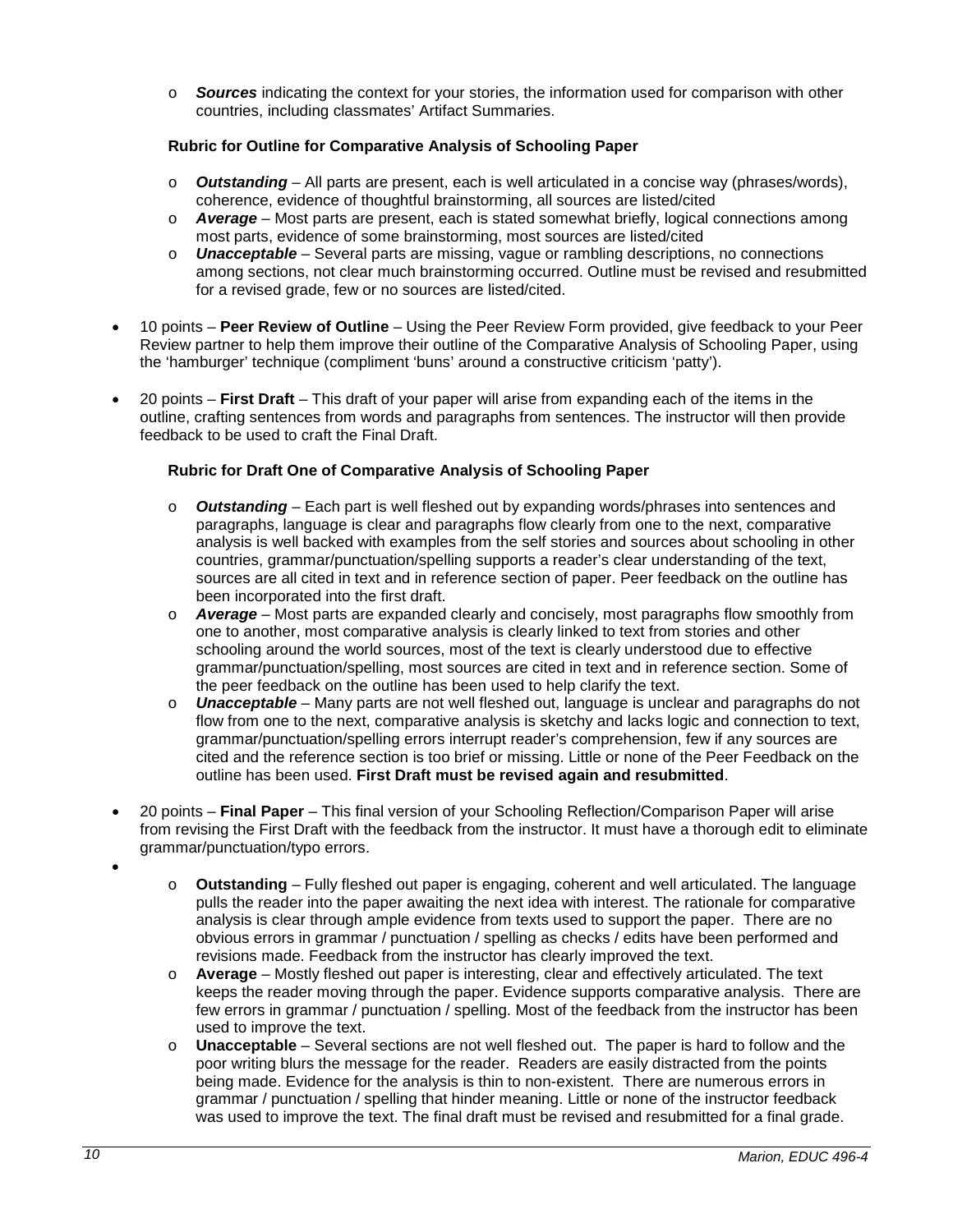### **Grading Standards**

The grading scale is out of a total possible of 180 points. **NOTE: As adjustments are made to the course in response to student learning needs, this total may vary, but each of the three assignments will still be one third of the grade.**

| A  | 167 – 180   | 93 – 100%  |
|----|-------------|------------|
| А- | $162 - 166$ | $90 - 92%$ |
| B+ | $157 - 161$ | 87 – 89%   |
| в  | $149 - 156$ | $83 - 86%$ |
| в- | $144 - 148$ | $80 - 82%$ |
| C+ | 139 – 143   | $77 - 79%$ |
| C. | $131 - 138$ | 73 – 76%   |
| C- | $126 - 130$ | $70 - 72%$ |
| D+ | 120 – 125   | 67 – 69%   |
| D  | $113 - 119$ | 63 – 66%   |
| D- | $108 - 112$ | 60 – 62%   |
| F. | < 108       | < 60%      |

## **Tracking Progress**

Use the Grades tool in the left column of Moodle to track your progress in the course. Grades will be continuously updated throughout the semester.

## **Policy on Late Work**

All session activities and assignments should be completed and submitted into Moodle. In the event of an emergency situation notify the instructor and request an extended deadline. Extensions are not automatic. Late assignments may be docked up to 10% per day late.

#### **Some Tips for Online Success**

- **Receiving too many emails? Use "unsubscribe" settings** in your profile to eliminate having all postings being emailed to you
- **Ask a lot of questions**. No question is silly, but suffering in silence IS silly! Ask classmates or ask the instructor – we are all here to help! Use the Community Commons for questions and answers (in course header)
- **Problems with technology? Use the Student Help Desk** right away! They are available by phone, email and on the bottom floor of the library through the doors facing Craven Hall.
- **Pace work online throughout the week** the most successful online students log in most days of the week for an hour +/- to complete sessions in small bites rather than at one sitting
- **Read all instructions thoroughly, watch all course materials**
- **Complete sessions systematically**, keeping track of work completed, and what is left to do
- Activities in each session are built on prior activities in the same session as well as activities from earlier sessions, so **be sure to complete activities in order** as much as possible
- **Stay connected to classmates/instructor** using course mail, course commons, chat or request a phone call
- **Make assignments work for you** let the instructor know of specific learning goals you have to be sure you reach them through adjustments of sessions / assignments
- **If sessions are taking too long, immediately contact the instructor** who will make adjustments! Do not suffer in silence!
- **Keep up with course sessions** it is hard to catch up once you get behind
- **Engage fully and enthusiastically in all course sessions** come to learn!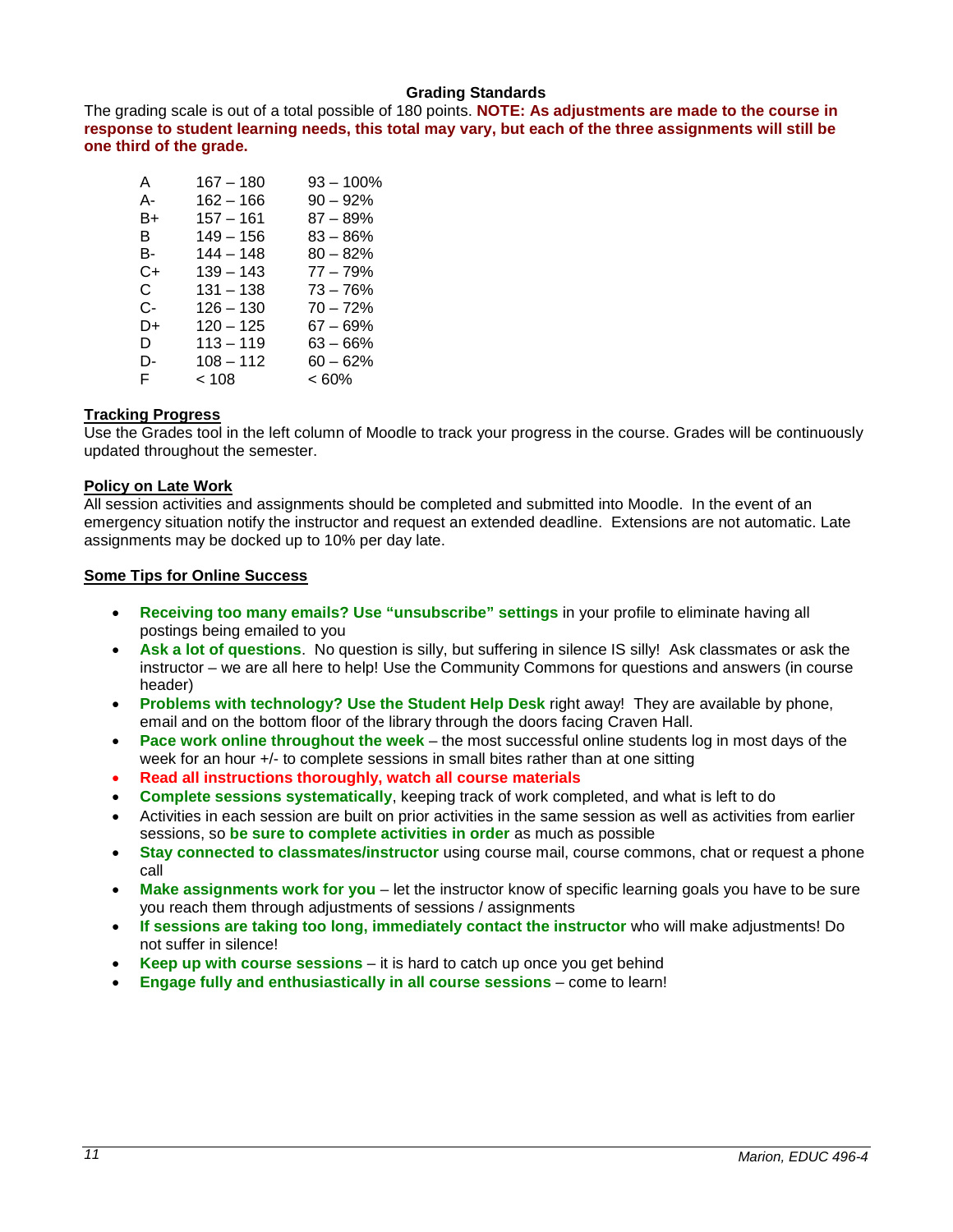### **SCHEDULE/COURSE OUTLINE**

*\*During each week students work individually, in small groups, and in whole class forums. Most sessions involve reading/watching session materials and completing individual, small group and large group activities. Only additional assignments will be listed under "Assignment" so be sure to read all session instructions carefully, rather than relying on this schedule for activity due dates. Assignments and readings will be adjusted as needed based on student feedback and how things are proceeding in the course.*

| <b>Date</b>                 | <b>Topic</b>                                                                                                                                                                                                                                                                                                                             | Assignment (see * above)                                                                                                                                                                                                                                                                                                                                                                  |
|-----------------------------|------------------------------------------------------------------------------------------------------------------------------------------------------------------------------------------------------------------------------------------------------------------------------------------------------------------------------------------|-------------------------------------------------------------------------------------------------------------------------------------------------------------------------------------------------------------------------------------------------------------------------------------------------------------------------------------------------------------------------------------------|
| <b>SESSIONS</b><br>$1 - 3$  | <b>INTRODUCTION TO</b><br><b>COMPARATIVE EDUCATION</b>                                                                                                                                                                                                                                                                                   |                                                                                                                                                                                                                                                                                                                                                                                           |
| Session 1<br>$1/25 - 2/2$   | <b>Welcome to</b><br><b>International Comparative Education</b><br><b>Making Connections</b><br><b>Course Structure</b><br><b>Course Format</b><br>What is the purpose of schooling?                                                                                                                                                     | Read: M&W - pp. vii-12 (up to Why Bother?)<br>Syllabus exploration<br>Practice using course tools                                                                                                                                                                                                                                                                                         |
| Session 2<br>$2/1 - 9$      | <b>Impulses That Shape Education</b><br>Developing a Profile of Schooling<br>Search Strategies<br>Artifact collection - practice<br>What forces shape schooling?<br>How do we learn about schooling in another<br>country?<br>What is an artifact?                                                                                       | Note Strengths and Weaknesses of a Profile<br>Sources, Perspectives, Formats<br><b>Brainstorm interviewees</b><br><b>Artifact Search</b><br>Identify interviewee & contact information<br>Sign up and note which you chose:<br>A - Palestine/Australia/France/United States<br>B - Israel/China/England/Mexico<br>C - S. Africa/Pakistan/Japan/Russia<br>D - Brazil/India/S. Korea/Poland |
| Session 3<br>$2/8 - 16$     | <b>Tools of Comparative Education</b><br><b>Conceptions of Knowledge</b><br>Language of theoretical frameworks<br>Constant comparative method<br>Grounded theory<br><b>Asking Good Questions</b><br><b>Perspectives and Formats</b><br>Interviews<br>What does it mean to know?<br>How is knowledge constructed?<br>How do we interview? | Read: M&W - pp. 12-27 & Articles<br>Artifact Search / Theme Sort Activity<br>Crafting Interview questions/Choose which to use<br>Contact interviewee & schedule interview<br>Artifact DUE (No credit for duplicates) -<br>Group A- Palestine<br>Group B - Israel<br><b>Feedback on Course Format</b><br><b>Conduct Interview during S 4-10</b>                                            |
| <b>SESSIONS</b><br>$4 - 11$ | <b>DEVELOPING A PROFILE</b><br>OF SCHOOLING                                                                                                                                                                                                                                                                                              |                                                                                                                                                                                                                                                                                                                                                                                           |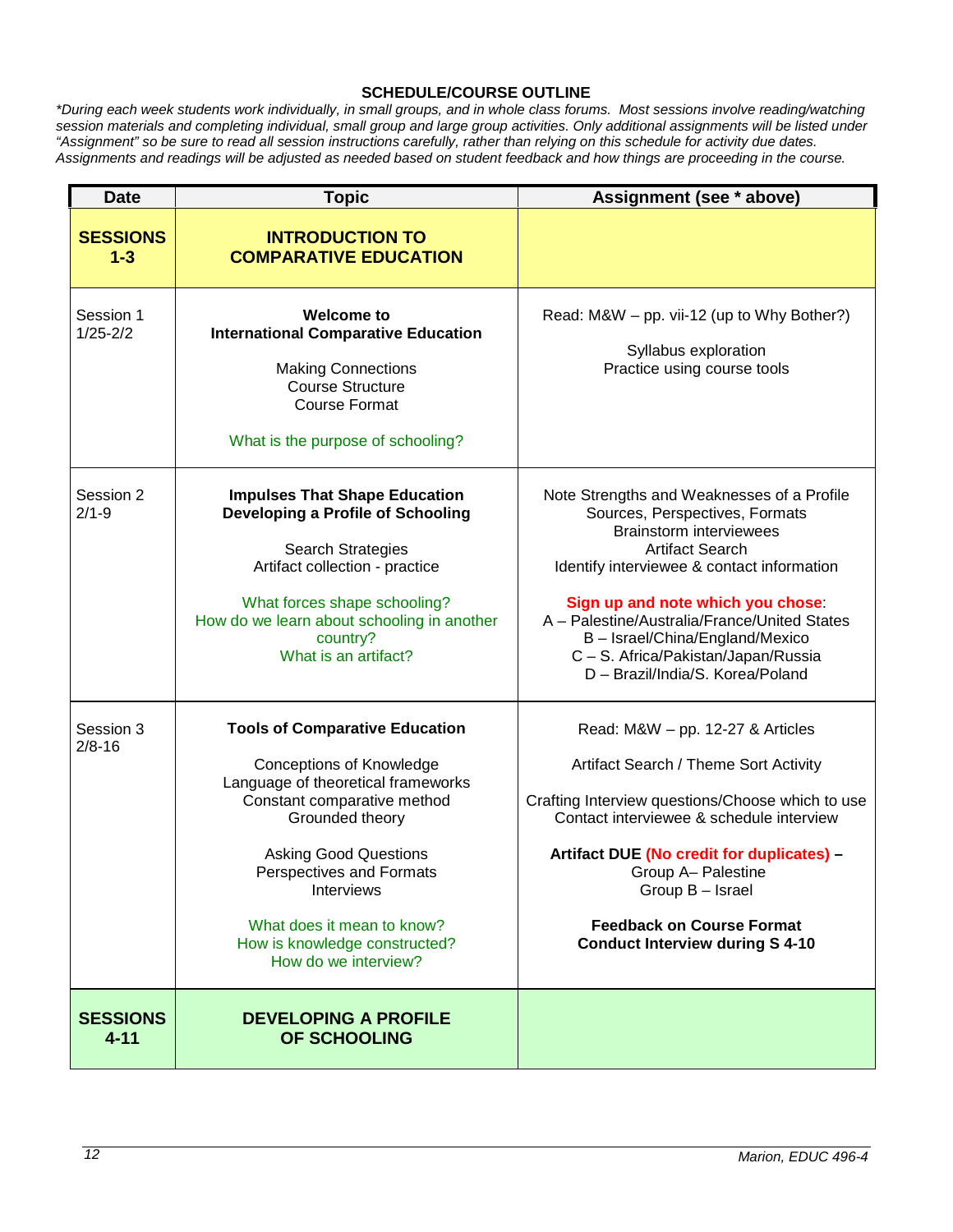| Session 4<br>$2/15 - 23$  | <b>Considering the Purpose of Schooling</b><br>Why do we go to school?<br><b>Middle East/Southeast Asia</b><br>(Palestine & Israel)                                                                                           | Read: M&W pp. 121-167<br><b>Browse artifacts</b><br>Artifact DUE -<br>Group C - South Africa<br>Group D - Brazil                                |
|---------------------------|-------------------------------------------------------------------------------------------------------------------------------------------------------------------------------------------------------------------------------|-------------------------------------------------------------------------------------------------------------------------------------------------|
| Session 5<br>$2/22 - 3/2$ | <b>Considering Educational</b><br><b>Access &amp; Opportunity</b><br>What is 'equitable education,' and who<br>decides?<br><b>Southern Continents</b><br>(South Africa & Brazil)                                              | Read: M&W pp. 325-357<br><b>Browse artifacts</b><br>Artifact DUE -<br>Group A - Australia<br>Group B - China                                    |
| Session 6<br>$3/1 - 9$    | <b>Considering Indigenous Knowledge</b><br>Whose knowledge is taught, and who decides?<br>Pacific Rim (Australia & China)                                                                                                     | Read: M&W pp. 68-119<br><b>Browse artifacts</b><br><b>Artifact DUE -</b><br>Group C- Pakistan<br>Group D - India                                |
| Session 7<br>$3/8 - 16$   | <b>Considering Gender Equity</b><br>Who goes to school, and who decides?<br><b>Middle East/Southeast Asia</b><br>(Pakistan & India)                                                                                           | Read: M&W pp. 168-204<br><b>Browse artifacts</b><br>Artifact DUE -<br>Group A - France<br>Group B - England<br><b>Feedback on Course Format</b> |
| Session 8<br>3/15-23      | <b>Considering Educational Accountability and</b><br><b>Authority</b><br>What is the appropriate balance between<br>educational authority and accountability?<br>New Europe (France & England)                                | Read: M&W pp. 205-245<br><b>Browse artifacts</b><br>Artifact DUE -<br>Group C - Japan<br>Group D - South Korea                                  |
| Session 9<br>$3/22 - 30$  | <b>Considering Teacher Professionalism</b><br>Who are the teachers?<br>How are they prepared?<br>Who decides curriculum?<br>What factors reinforce or hinder teacher<br>professionalism?<br>Pacific Rim (Japan & South Korea) | Read: M&W pp. 29-67<br><b>Browse artifacts</b><br>Artifact DUE -<br>Group A - United States of America<br>Group B - Mexico                      |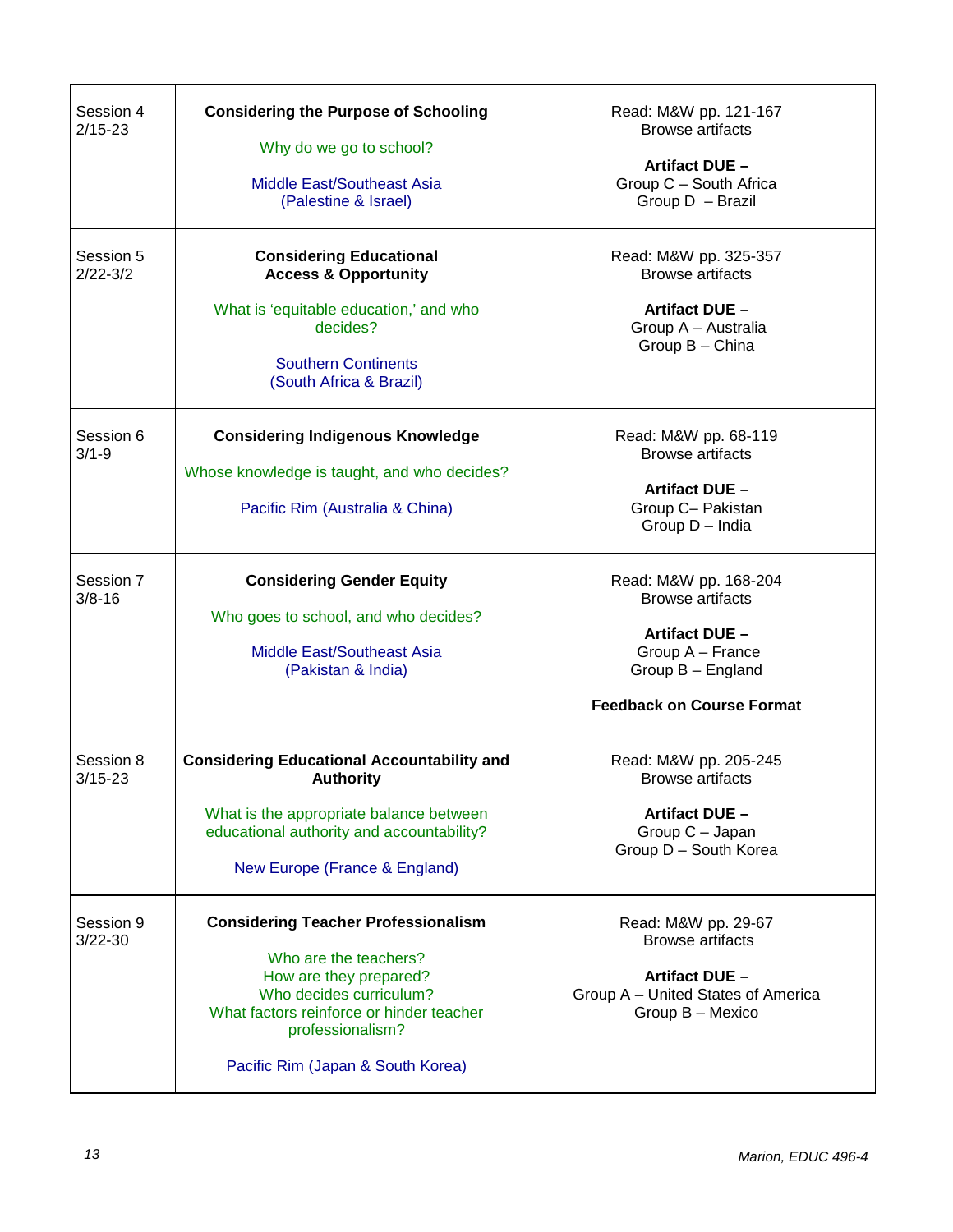| <b>No Session</b><br>$3/29 - 4/6$ | ~SPRING BREAK OASIS~                                                                                                                                                                                                                         | Just breathe                                                                                                                                                                                    |
|-----------------------------------|----------------------------------------------------------------------------------------------------------------------------------------------------------------------------------------------------------------------------------------------|-------------------------------------------------------------------------------------------------------------------------------------------------------------------------------------------------|
| Session 10<br>$4/5 - 13$          | <b>Considering Our Own Experiences</b><br>How might we place our schooling experiences<br>into an international context?<br><b>North American Neighbors</b><br>(USA & Mexico)                                                                | Read: M&W pp. 285-324<br><b>Browse artifacts</b><br><b>Artifact DUE -</b><br>Group C - Russia &<br>Group D - Poland<br><b>DUE: Outline of Comparative Analysis of</b><br><b>Schooling Paper</b> |
| Session 11<br>4/12-20             | <b>Reflection on</b><br><b>Constant Comparison Method</b><br><b>Draft One Preparation</b><br>What are we learning from the Constant<br>Comparative Method, and what is missing?<br>New Europe (Russia & Poland)                              | Read: M&W pp. 246-283<br><b>Browse artifacts</b><br><b>Feedback on Course Format</b><br>DUE: 4/15 - Peer Review of Outline of<br><b>Comparative Analysis of Schooling Paper</b>                 |
| <b>SESSIONS</b><br>$12 - 14$      | <b>COMPARATIVE ANALYSIS</b><br><b>ACROSS CULTURES</b>                                                                                                                                                                                        |                                                                                                                                                                                                 |
| Session 12<br>4/19-27             | ~CONSTRUCTION ZONE~<br><b>Comparative Analysis of Schooling</b><br>Draft One<br>How might we incorporate Peer Review into our<br>first draft?                                                                                                | DUE - Draft One: *<br><b>Comparative Analysis of Schooling Paper</b><br>*Earlier submitted papers will receive<br>instructor feedback sooner                                                    |
| Session 13<br>4/26-5/4            | <b>Responses to globalization</b><br>What are some educational responses to<br>globalization?<br>Common Core Standards / High Stakes Exams<br>International Baccalaureate / Knowton /<br>International Agencies / MOOCs / Online<br>Learning | Read: Articles/Websites<br>Explore responses to globalization<br><b>Course Evaluations</b>                                                                                                      |